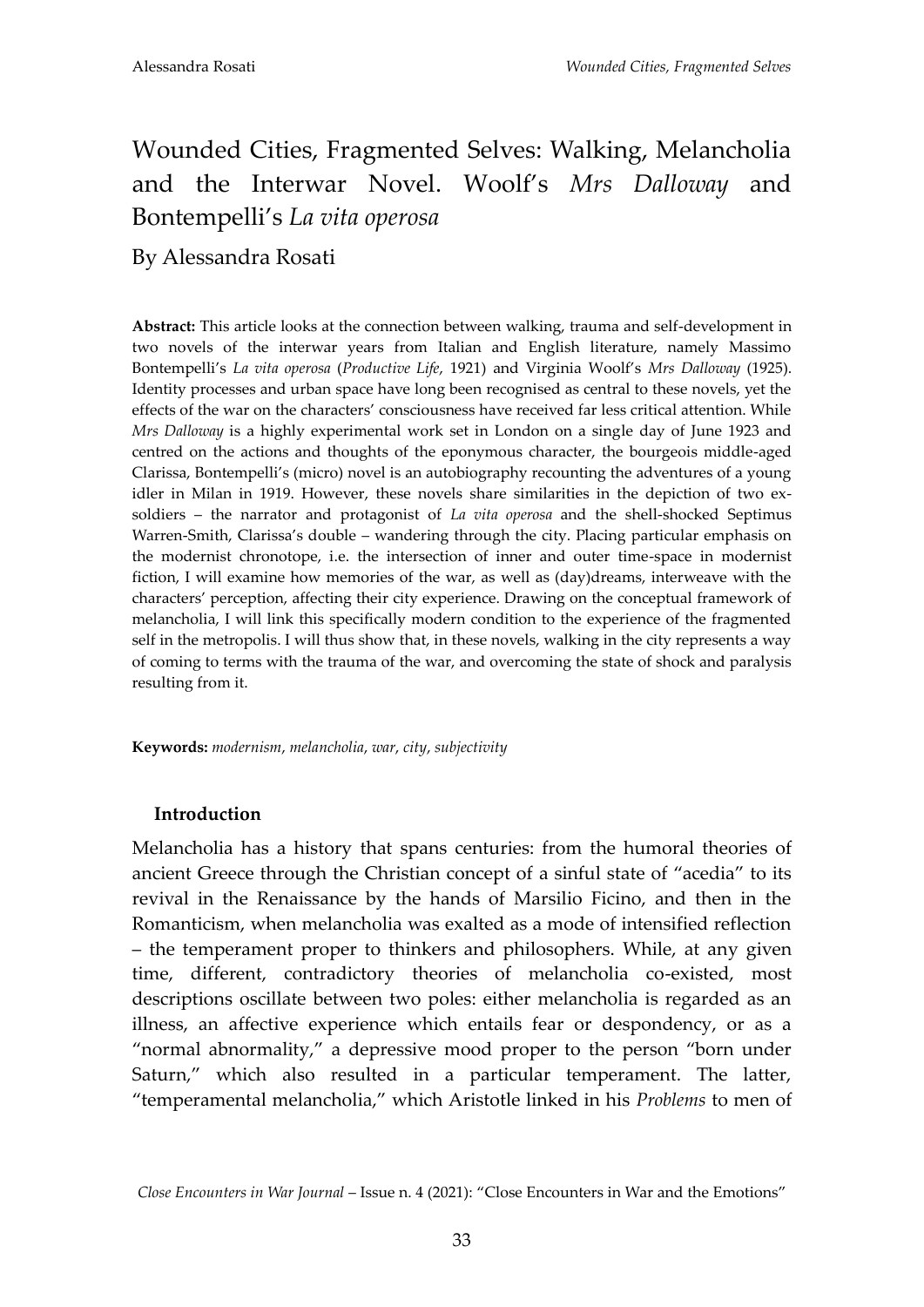extraordinary ability, was thought to prompt capacities for creation and great achievement, and thus, connected to "the man of genius".<sup>1</sup>

In the late nineteenth and early twentieth century, there was a paradigm shift in the conception of melancholia, with the emergence of psychoanalysis and the parallel development of the modern city. Differently than in the past, melancholia came to be seen as inextricably related to the experience of loss, namely in the way of an emotional attachment to something or someone lost, as formulated in Freud's 1917 essay *Mourning and Melancholia*. It was, however, Walter Benjamin who mostly saw melancholia as a historically contingent condition, specifically related to the experience of modernity, a psychic consequence occasioned by the emergence of high capitalist society. Notably, Benjamin singled out Baudelaire as the first modernist "urban melancholic," recognising that, mostly in his splenetic poetry/spleen poems, melancholia asserts its value in that it grants access to the historical origins of subjective suffering and thus, to the logic of historicity itself. In order to defend himself from the shock of modern city life, Baudelaire resorts to the realm of personal memory, which, filtered through his isolating urban experience, results in "a split structure of experience." However, this fractured mode of experience, Benjamin argues, is far from personal, but rather, it is the "melancholic scar" left on the individual by high capitalist modernity (Benjamin, *The Paris of the Second Empire*: 4, 3-92 and 95-98. Cited in Bahun, *Modernism and Melancholia*: 34).

If, as Julia Kristeva would have it, melancholia asserts itself in times of crisis (see Kristeva, *Black Sun*: 8), the examination of this condition and its unfolding in the urban environment of the post-war years – a period of deep crisis and social upheaval – provides a fruitful contribution to this field of study.

This essay investigates the connection between the experience of war and identity formation in Virginia Woolf's *Mrs Dalloway* (1925) and Massimo Bontempelli's *La vita operosa* (*Productive Life*, 1920), two novels whose similarities have been largely overlooked. While identity processes and urban space have been identified as key elements to both narratives, the effects of the war on the subject's consciousness have received far less critical attention. My analysis highlights how the experience of war shapes the perceptions of the two main characters, affecting their path in the post-war urban reality. Drawing on the conceptual framework of melancholia, I will then try to demonstrate that walking through the city is a way of coming to terms with the experience of the war, thus developing a freer, fuller self.

# *Mrs Dalloway*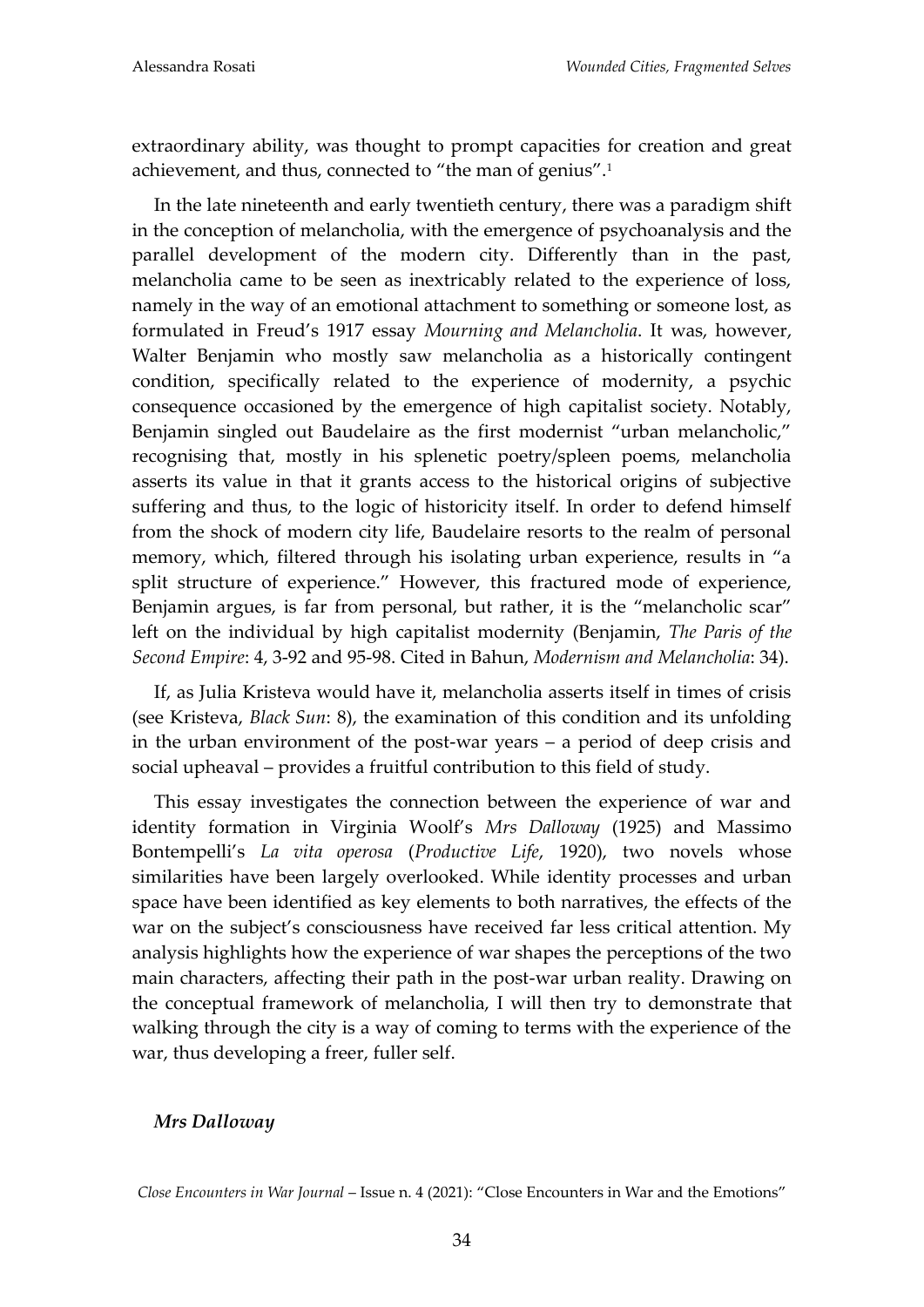*Mrs Dalloway* has long entered the canon of high-modernist fiction, yet only a few studies have recognised it as a war novel.<sup>2</sup> Indeed, the war enters the narration on many levels, most evidently in the characterisation of Septimus Warren Smith, the shell-shocked veteran whose trauma is widely depicted in a climatic trajectory which leads to his suicide.

While the thematisation of the double in the novel has been widely acknowledged, critics tend to read the couple Clarissa/Septimus mainly under the dichotomy of sanity/insanity, seeing in the former soldier's final act a surrender to depression and inability to (re)act, as opposed to Clarissa's choice of living.<sup>3</sup> In her enlightening study, Christine Froula describes *Mrs Dalloway* as a war elegy, yet she mainly focuses on Clarissa as the central elegiac consciousness and on the transposition of certain generic conventions to feminine registers (*Mrs Dalloway's Postwar Elegy*: 87-126). Although she considers Septimus as an elegiac consciousness too, she interprets his ultimate suicide only in negative terms, as the interruption of "the elegiac progress toward life and the future" (113). Focusing on Septimus' states of mind and perceptions I will argue, instead, that his path is an attempt to make sense of the war and his own existence, thus offering a new, more positive interpretation of the novel's ending. In the same vein, I highlight Bontempelli's irony as the marker of the melancholic experience of the modernist fragmented self, 4 showing its critical function in an aim to challenge the view of *La vita operosa* as a "miserably failed attempt of an integration [into society]" (Bontempelli, *Opere scelte*: xxii).

My reading of these two novels is informed by Sanja Bahun's understanding of melancholia as a socio-symbolic emblem of modern times, namely "both a reaction to and the very form of modernists' interaction with the maelstrom of modern life" (Bahun, *Modernism and Melancholia*: 3). Bahun maintains that, like modernism, melancholia is a rather ambiguous phenomenon that can be understood as an affect and an affective disorder, a type of behaviour (a mood comparable to Baudelaire's *spleen*), or, as philosophers have described it, a mysterious condition that "triggers the power of imagination and cognition" (3). Similarly, in psychiatric literature, melancholia appears as a variegated and vague cluster of illnesses, ranging from "bipolar depression" to "complicated grief" (4). Contending with the tendency in literary scholarship to consider modernism as an "elusive melancholic Weltanschauung" whose only clear feature is the rejection of social engagement, Bahun proposes a view of melancholia as not simply "an escapist frame of mind", but as "dual phenomenon", a discourse that interprets and produces experiential reality as well as a distinct symptom determined by its historical moment – hence her

*Close Encounters in War Journal* – Issue n. 4 (2021): "Close Encounters in War and the Emotions"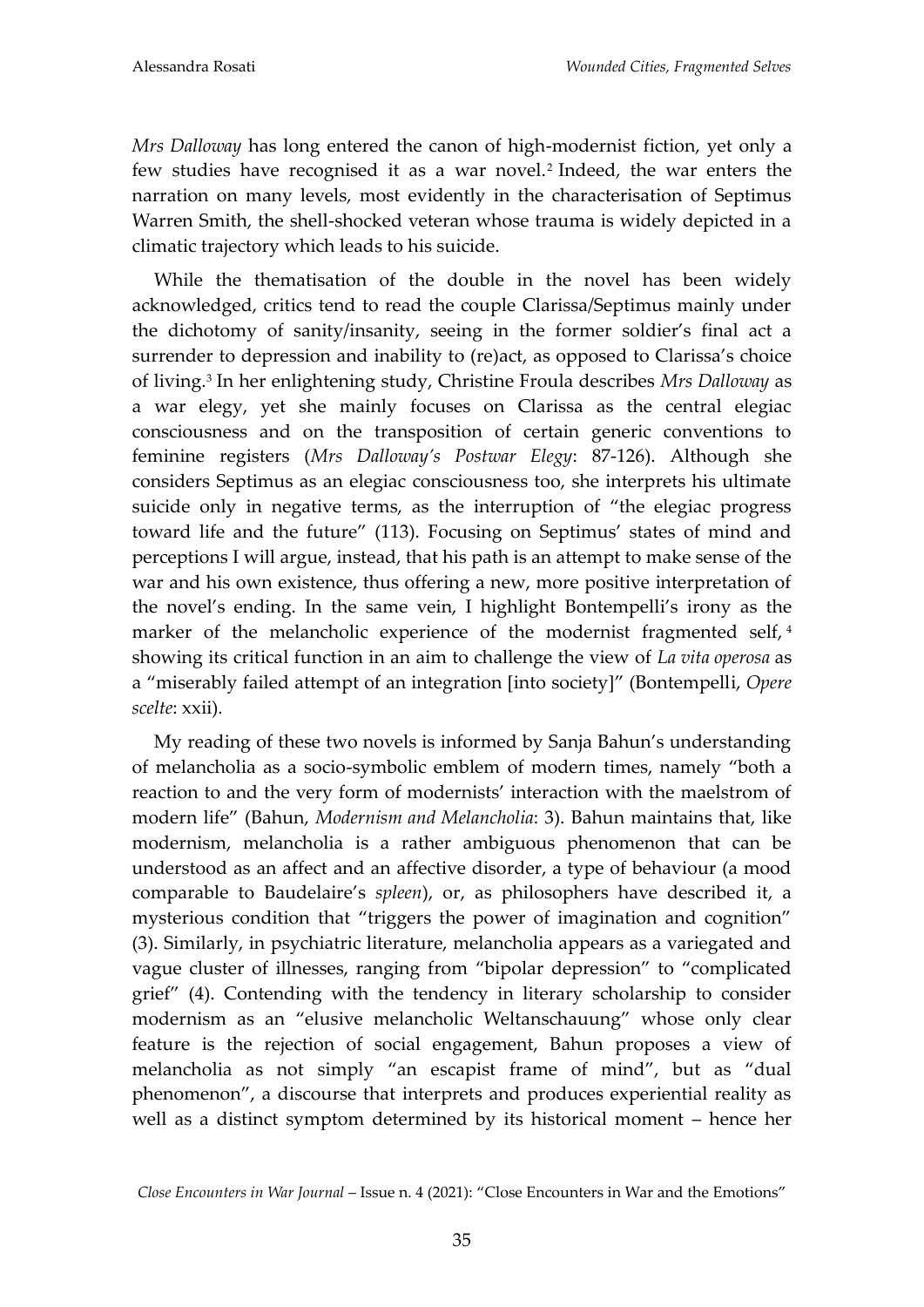speaking of "historical melancholia" (4). Significantly, Bahun draws a crucial parallel between modernism and melancholia: she sees the psychic features that dominate the clinical picture of melancholia – namely, the struggle of ambivalence, experience of dislocation and feelings of fragmentation in the face of cognitively inaccessible loss – as marker-sentiments which find expression in modernist texts (5). Moreover, she also highlights as melancholic symptoms self-reflexivity, epistemological and affective insecurity, and the problematic relation to the logocentric process – features which are intrinsic to modernism and to which I will devote particular attention.

Bahun's interpretation of melancholia as a historically contingent moodbending is significant as it allows me to illuminate the experience of the two exsoldiers protagonists of Woolf's and Bontempelli's novels in the post-war reality of London and Milan respectively. It is likewise significant that Bahun points to a fundamental shift in the perception of melancholia in a specific moment in time, namely the emergence of psychoanalysis, considered as a science discourse "that is at the same time a product and a symptom of cultural modernism" (4). Her psychological account is thus grounded on Freud's reconceptualisation of melancholia, a subject he addressed for the first time during the First World War, notably in his seminal paper, *Mourning and Melancholia* (1915-17). Rather than following suit of the Freudian and common understanding of melancholia as opposite to mourning, Bahun identifies a modern inability to mourn, labelled "countermourning," which she connects to the social and political context since the second half of the nineteenth century, and in particular to the devastating psychological impact of the two world wars. This countermourning, which belongs to the framework of melancholia, is not simply anti-mourning, but a mourning that refuses to mourn, thus questioning the "healing" aspects of mourning as a specific, culturally constructed type of behaviour, thereby working against those attitudes proper to it, such as "acceptance" and "resignation" (19). In what follows, I examine the melancholic condition and its role in the developmental trajectory of Septimus Warren Smith, who, showing the symptoms common to war neurosis,<sup>5</sup> struggles to preserve himself in the harsh reality of post-war London.

As Bahun points out, the condition of melancholia is premised on the absence of an object that is symptomatically felt as present (*Modernism and Melancholia*: 55). On his first appearance in the novel, it is evident that Septimus' war experience shapes his sense of reality, as he refuses to detach himself from the lost object: in this case, his friend, Evans, whose death he witnessed in the trenches. When a mysterious motor car passes through Bond Street, arousing everyone's curiosity, Septimus senses "some horror", feeling the earth

*Close Encounters in War Journal* – Issue n. 4 (2021): "Close Encounters in War and the Emotions"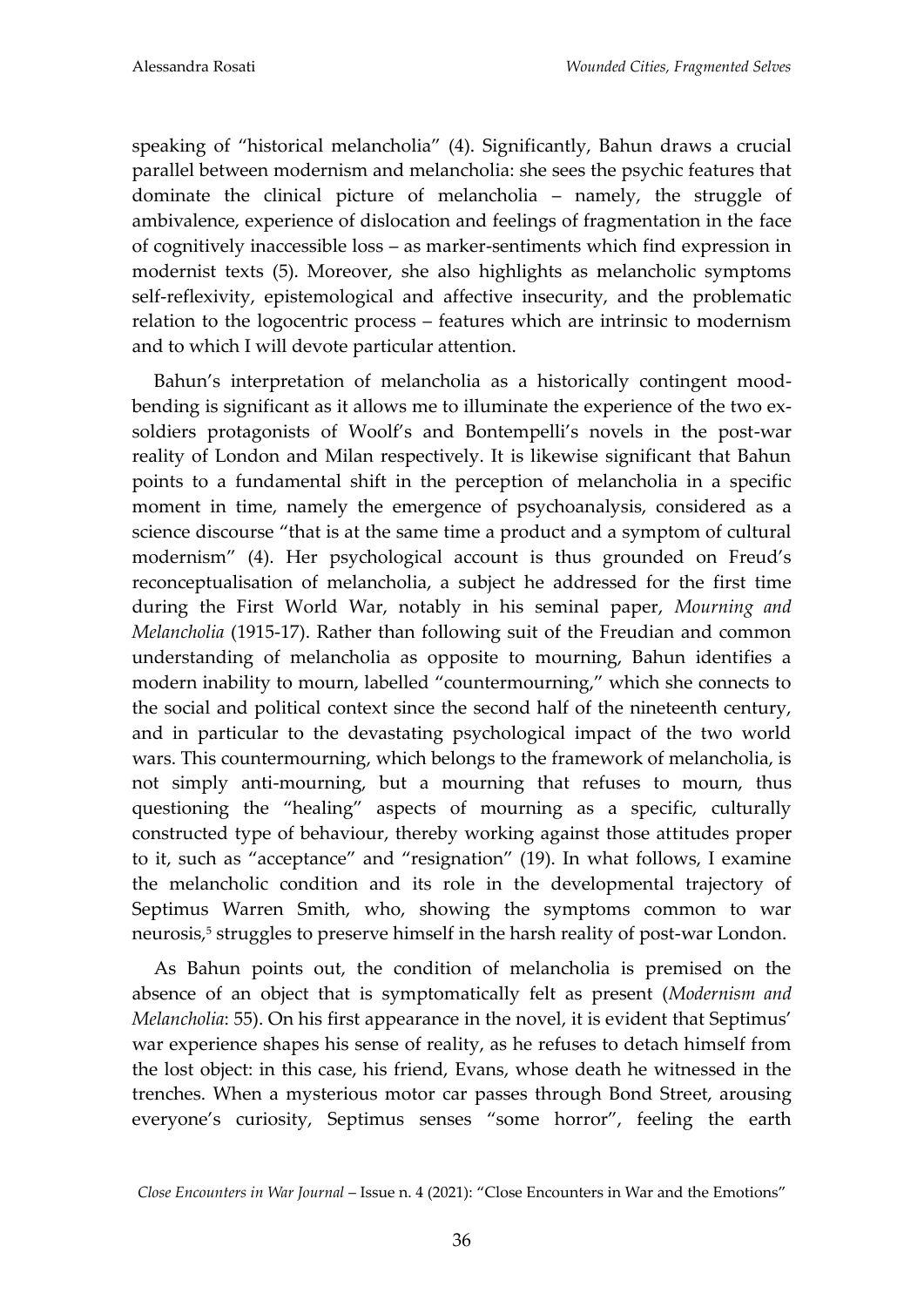quivering and questioning the purpose of his being "rooted to the pavement" while he witnesses the world bursting into flames (Woolf, *Mrs Dalloway*: 16).<sup>6</sup>

Freud hypothesised that melancholic symptoms were caused by the ambivalence of feelings and repression in the wake of loss (*Freud to Fliess*: 250), and entailed the simultaneous exaltation and mistrust of language. This is expressed in the novel by Septimus' contrasting feelings and altered perception of the reality around him, with an emphasis on the creative expressiveness of language. At particular turning points in the narration, when the other characters' attention converges on a specific event, like the aforementioned motor car or the aeroplane soaring above Regent's Park, Septimus' extraordinary sense of perception really comes to the fore. While everyone tries to read the white smoked letters left hanging in the sky by the plane, Septimus interprets them as signs sent to him in a language he is not "yet" able to understand, and feels bestowed with "unimaginable beauty" (*MD*: 23). However, this moment of exaltation leaves space immediately afterwards, to a deadly scenery which causes his desire to close his eyes and "see no more" (24). Believing the trees to be alive, he feels their leaves connected to his own body and waves up and down like the elms – notably resonant with helmets – while sparrows draw jagged fountains and the cry of a child makes him foresee "the birth of a new religion" (24).

Septimus finds himself living in a sort of limbo, convinced to be the Lord "taken from life to death" (27), that of his soul brought about by the war, and initially refuses to accomplish his mission and die once and forever for his sins and those of humanity. Hence, while hearing the sparrow singing a Greek elegy assuring that "there is no death", he sees Evans again beyond the river where the dead walk, and can even touch him if he stretches his hand (26). Septimus' struggles of ambivalence towards reality and his destiny are reflected in his oscillation between nihilistic despair – the intention of killing himself out of human cruelty – and the inability to let life go with all its "exquisite beauty" (23). However, his initial reluctance leaves gradually space to the acceptance of his destiny, foreseen in the vision of his afterlife, when he is finally drawn to the "shores of life," in what seems like an ascent to heaven with the sun growing hotter and the cries getting louder, signalling something "tremendous" is about to happen (75).

Freud highlights that, although it entails inhibition of the ability to verbalise, melancholia is characterised by "insistent communicativeness", that is the melancholic's unrelenting attempt to exteriorise the affect in language (*Mourning and Melancholia*: 247). Septimus, who believes to "carr[y] in him the greatest message in the word" (*MD*: 91) tries to speak it out, as when he stares

*Close Encounters in War Journal* – Issue n. 4 (2021): "Close Encounters in War and the Emotions"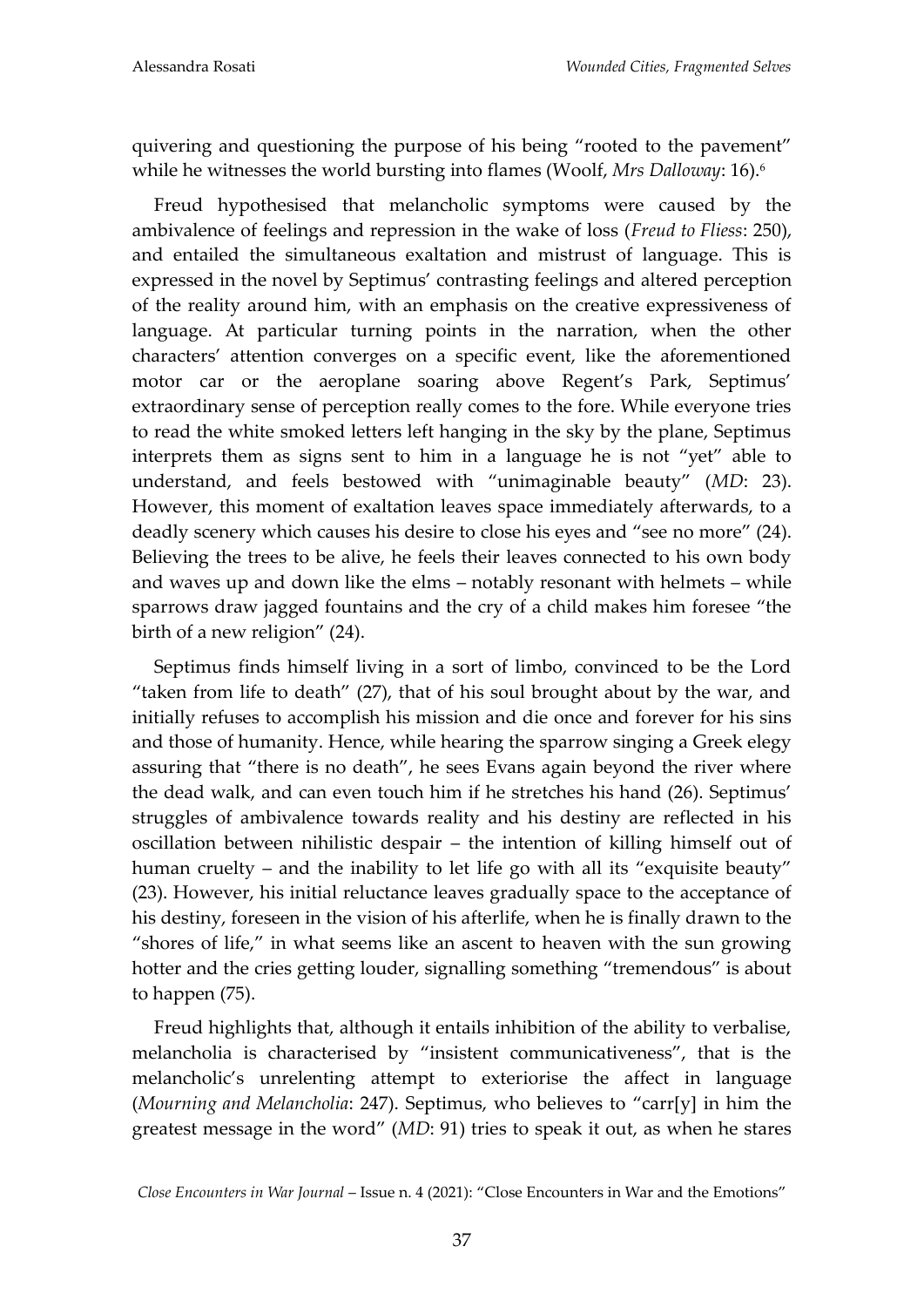at the sky muttering and clasping his hands, painfully striving to disclose to the world his "profound truths" (74).

Initially, Septimus seems unable to depart from Evans, but, with the proceeding narration, his melancholia develops into countermourning as his pre-war, freer ego becomes the lost object so that subject and object are no longer psychologically divided. The role of language and communication is paramount in the characters' emotional development. Significantly, Bahun recognises a continuity between melancholia and sublimatory mourning rites such as writing (*Modernism and Melancholia*: 6). As Septimus writes his revelations on the back of envelopes, so he tries to communicate his message via flaming poems and drawings about war and Shakespeare where he outpours his excitement only to encounter his wife's lack of understanding and their maid's scorn (*MD*: 154).

While Septimus hallucinates Evans and sees "all the other crimes" raising their heads and sneering over the rail of his bed (99), the narration makes it clear that the war, where he distinguished himself, has taught him to repress his emotions, so that when his friend died, "he could not feel" anything (95). In the war he had thus learned to stiffen life's "irreticencies" into a corpse of discipline, like that of the weedy boys marching with a thudding sound up Whitehall with stiff arms and a marble stare (56). It is in the trenches that Septimus developed "manliness"  $(94)$ ,<sup>7</sup> with the war representing a breaking point between his life of the self-educated boy who came to London from a small town in Gloucestershire with some literary ambitions, and his adult life of a man who "had gone through the whole show: friendship, European War, death..." (95). Significantly, it is in Milan, soon after Evans' death, that Septimus decides to marry a young woman, Lucrezia, although he knows he does not love her, thus fully accomplishing his manly duties.

Bahun traces Freud's redefinition of melancholia back to the religious psychology of Søren Kierkegaard, whereby, for both thinkers, melancholia is at once a paradigmatic condition and the performance of a new subjecthood. What is relevant here is that Kierkegaard considers melancholia as a progressive move, un "upbuilding stage" leading to "emotional, intellectual and spiritual maturity" (*The Sickness unto Death*: 78 and 110). This maturity, he continues, manifests itself as an individual ability to make a responsible existential choice at the decisive moment in which personal history and eternity intersect. Septimus' existential trajectory is exemplary of this as, by killing himself, he does not only assert his freedom from society's norms, but he also accepts that he must take charge of his destiny for the sake of humankind. Indeed, the insistence on communication is paralleled in the novel with the revelation of

*Close Encounters in War Journal* – Issue n. 4 (2021): "Close Encounters in War and the Emotions"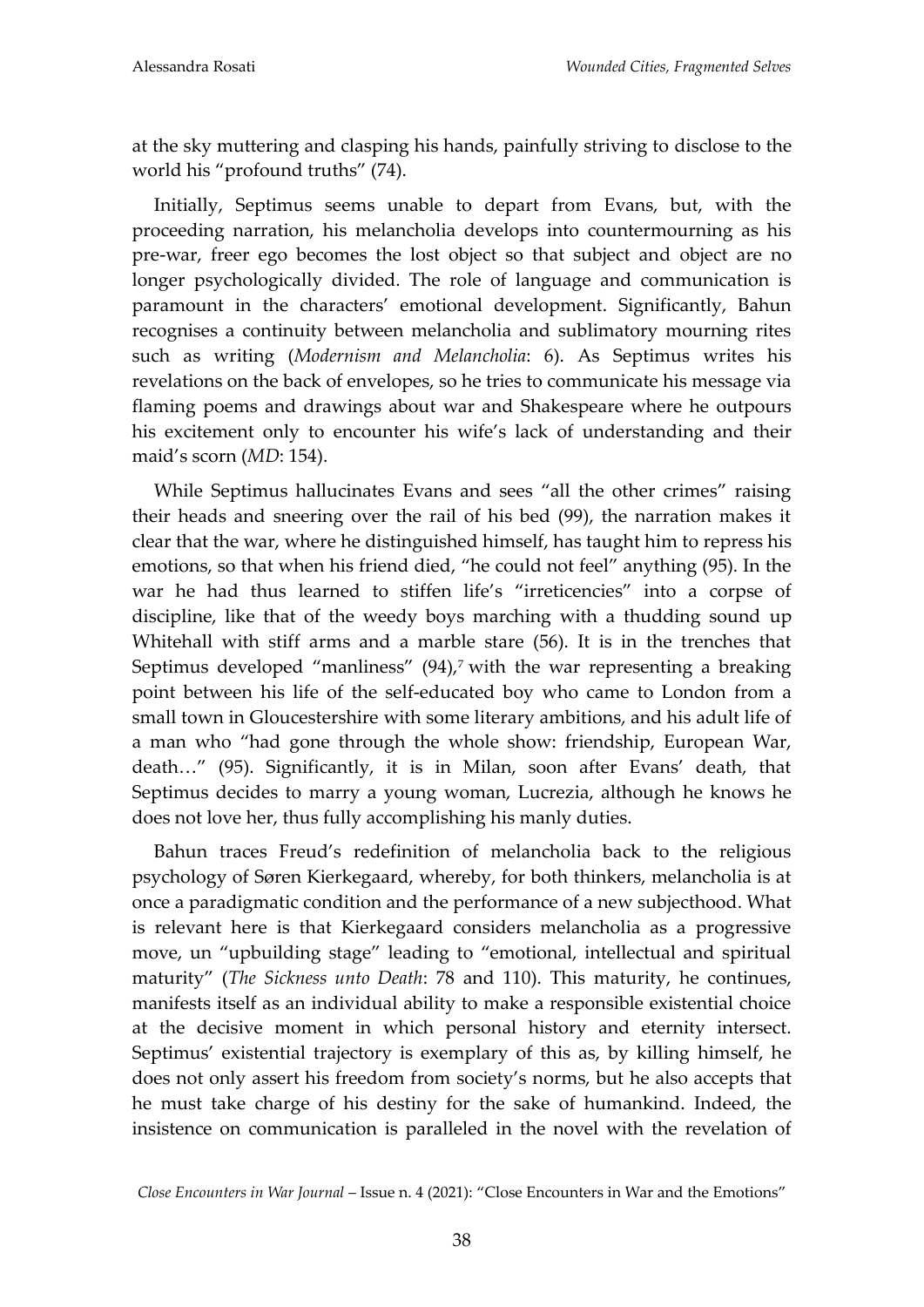Septimus' messianic mission of renewing society, already hinted in his "fantastic Christian name" (*MD*: 92). Hence, Septimus' exalted conception of himself and his exceptional perception of reality does not only reflect the compulsive self-reflexivity proper to melancholic ailment, but also reveals the critical social function identified by Bahun as inherent to this condition (*Modernism and Melancholia*: 32).

It is worth noticing that Christian and war imagery also merge in the dream of Peter Walsh,<sup>8</sup> Clarissa's ex-lover just returned from India, that of the solitary traveller, "the disturber of ferns" who seeks solace and relief in a womanised natural landscape (*MD*: 62). His vision of the woman "made of sky and branches," (62) risen from the "troubled sea" to shower down compassion and absolution is soon replaced by the old lady who waits in the village with her shaded eyes for the return of her "lost son"  $(63)$  – a scene which clearly recalls the famous parable of the Prodigal Son. The "giant figure" the traveller sees at the end of his ride evokes God; the elderly woman who comes to the door with her white apron and hands raised seems to embody the forgiving parent of the biblical story. The conflation of traveller and lost son is significantly interspersed with war imagery as the old woman who looks at "a rider destroyed" is revealed to be "the mother whose sons have been killed in the battles of the world" (63). Peter's commentary on his dream is also (fore)telling: "the death of the soul" (64). Not only is Septimus one of the souls lost to the war, but he also fears his "eternal loneliness" (27) and, significantly, in his violent visions of melted flesh, he conceives of an old woman's head in the middle of a fern (72).

It becomes clear then that Septimus is less able to let go of Evans than his true, freer self. That is why his final suicide can be interpreted, in the words of Clarissa, as an act of defiance, the preservation of beauty and one's truth, which she has sacrificed in the face of societal conventions.<sup>9</sup> While it is unsure whether Septimus' act of communication is fruitful, his message has definitely reached her: "a thing there was that mattered" – she muses after hearing that he has killed himself – "this he had preserved. Death was defiance. Death was an attempt to communicate" (202). Feeling her body in flames, Clarissa can see Septimus jumping out of the window and admires him for the fact that "he had flunged it away" (202), whereas the only thing she has been able to throw is a shilling in the Serpentine. Remembering the day when, coming down in a white dress she thought of taking her life, aware that dying would mean "to be most happy," she makes sense of Septimus' act. It is indeed the awareness that he had plunged "holding his treasure", the precious thing "let drop every day in chatter, lies and corruption," which Clarissa ends up losing due to her

*Close Encounters in War Journal* – Issue n. 4 (2021): "Close Encounters in War and the Emotions"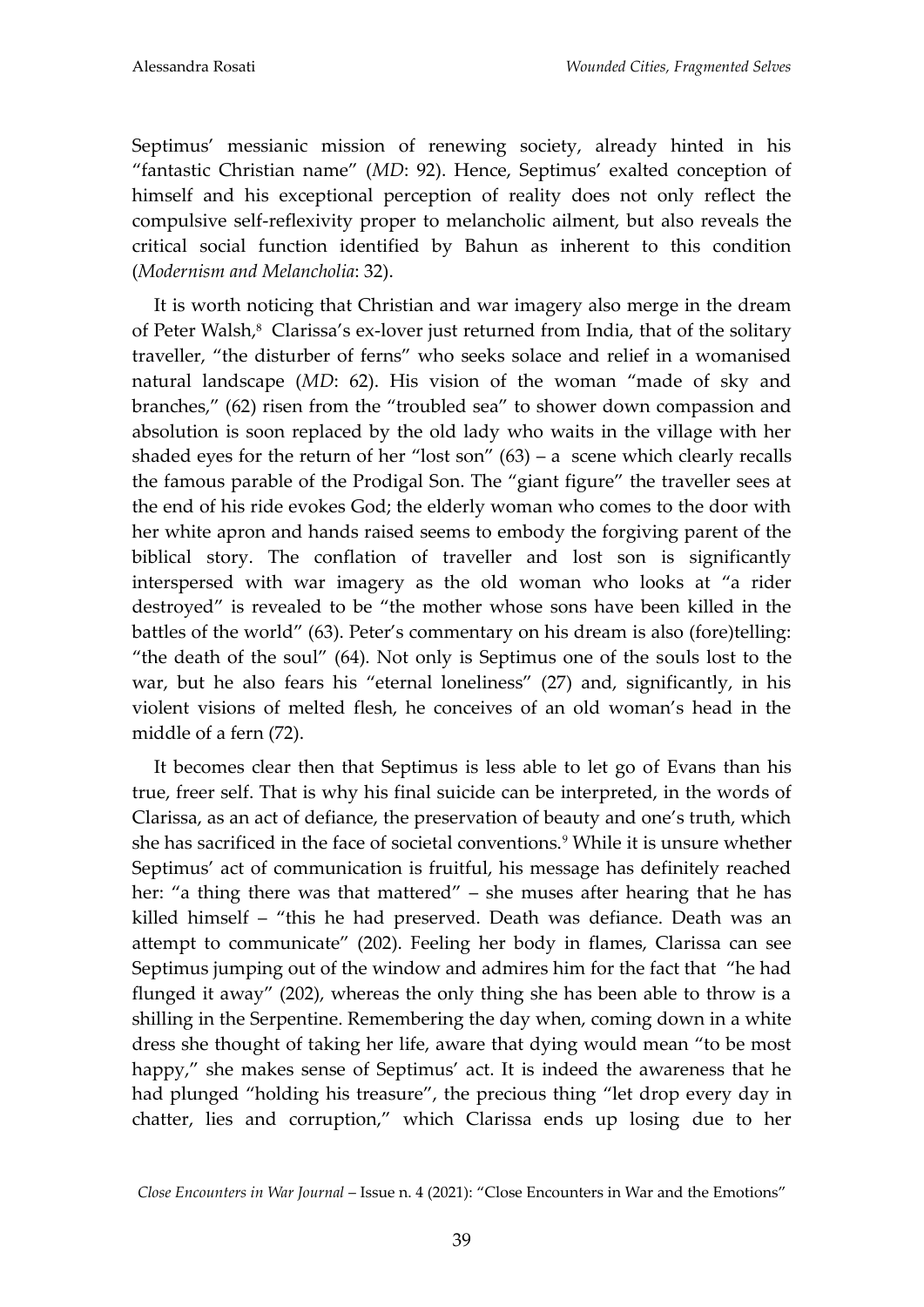ambitions and trifles, that allows her to keep on with the party and her life more serenely (202).

Hence, the role played by society and its conventions is paramount not only for Septimus, but also for Clarissa's melancholic sense of self. The problem of self-development (and its limits) in the face of an irrational, post-war world, appears as strictly connected to the use of irony in both Woolf's and Bontempelli's narrative technique, as I will show in the following part.

# *La vita operosa*

*La vita operosa* is quite different in form and style from Woolf's lyrical work, as it is written in the first person and deal more openly with the flaws of post-war reconstruction, yet both texts share the ironical attitude towards society's values and mores. The sections which form the "adventures" of *La vita operosa* depict the various attempts of a veteran just returned in Milan to find his place in postwar Italian society, ruthlessly detected in its trivial and irrational aspects.

While the importance of the city for the character's developmental path has been recognised, the effects of the war on his perceptions of the urban reality have attracted less critical reflection.<sup>10</sup> This is even more surprising considering that, from the onset, the character's condition of "spaesamento" (disorientation) is connected to his experience as a soldier, as he laments that the Officer Training School he attended has not taught him to orientate in the "aperta campagna", the open field of Milan, when you have neither a compass nor a watch or stars and sun to help you (Bontempelli, *La vita operosa*: 151).<sup>11</sup> The adventures of the "I"– called Massimo like the author – thus unfold in a city where, in the first instance, he needs to find his way ("bisogna prima orientarsi", 153) – not an easy task as Milan is presented as the field of "the harshest battles in life" (151). Significantly, while the ex-soldier is pervaded by "estasi" (ecstasy, which happens to be the title of the second section: 151), this exalted condition is premised on the rediscovery of the beauty and the everyday after the experience of war, which however does not hinder a sensation of void deriving from la "malsana tendenza verso l'infinità", (the unhealthy tendency towards infinity, 150) which affects humankind. While he labels "nostalgia" the feeling the soldier had for the earthly goods he sees everywhere around him in the city, like the bar with the colourful bottles of liquors, the crystal of the showcases and charming women getting on buses and trams, his present condition can actually be subsumed to melancholia. Not incidentally, following Benjamin, Bahun identifies as the first urban melancholics Charles Baudelaire, whose *spleen* – an ambivalent psychological

*Close Encounters in War Journal* – Issue n. 4 (2021): "Close Encounters in War and the Emotions"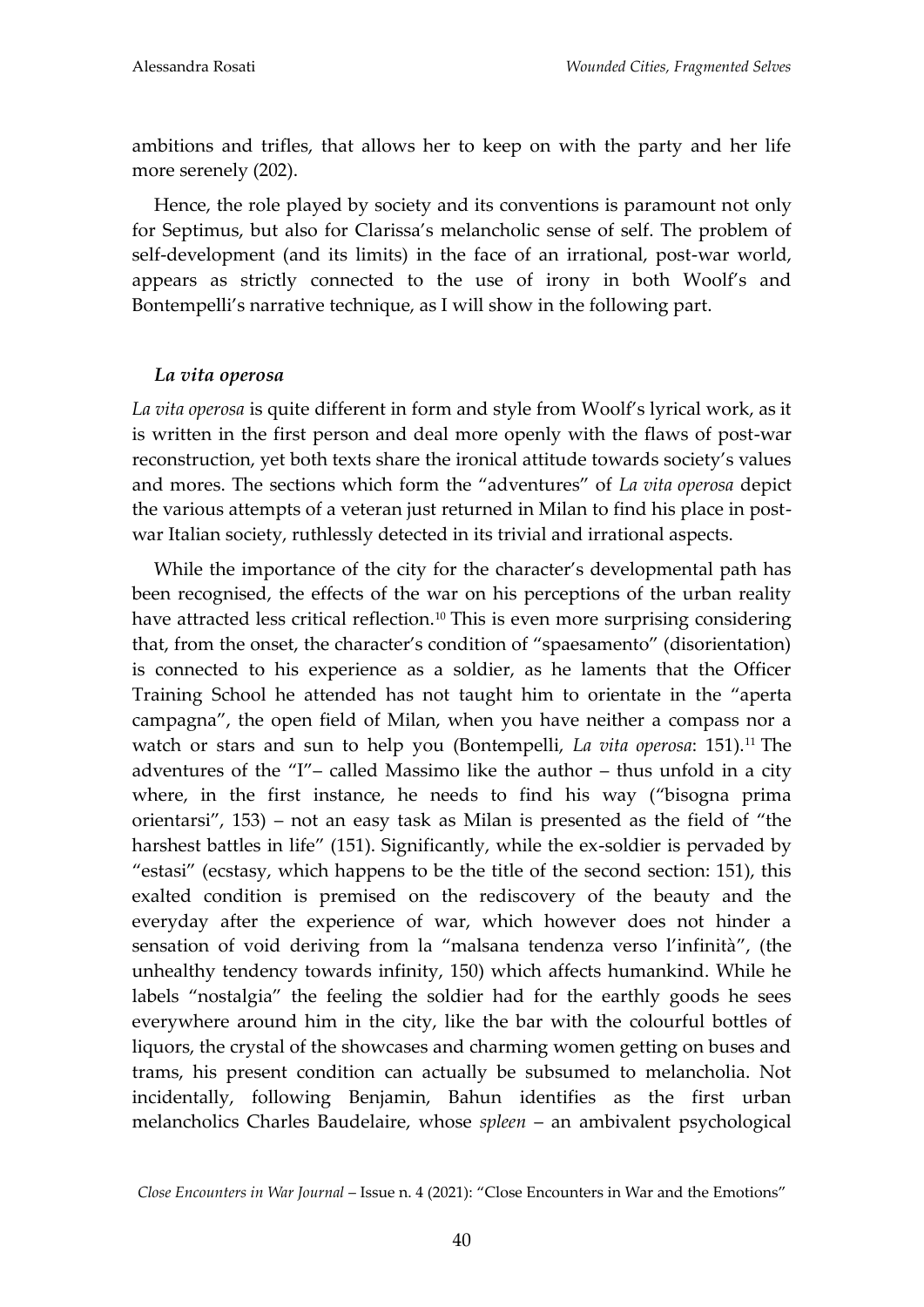condition oscillating between anguish and ecstasy – has been associated with Bontempelli's "passeggiate urbane" (city walks, see De Villi, *Allegorie del moderno*). This aspect is also present in Woolf's novel: Clarissa enjoys walking in London and loves what she sees around her "in this moment of June," yet, at the same time, she feels that "in people's eyes, in the swing, tramp, and trudge" death lurks (*MD*: 4). Although "the war was over," it has left an indelible mark on people's lives, so that amidst the triumphs of British civilisation, Clarissa cannot whisk away the thought that it is "very, very dangerous to live even one day" (9). In this sense, the recourse to literature, here to Shakespeare's *Cymbeline*, seems to have a sublimatory mourning function as Clarissa repeats more times to herself throughout the narration the first two lines from a funeral dirge *Fear no more (the heat o' the sun)*, the same words uttered by Septimus before his final act (153).

Although Bontempelli's text engages with more trivial aspects of reality, and the hero's path is not charged with the Christian symbology present in Woolf, military and religious imagery merge with the usual irony in that the treatise of topography studied at military school, with its dialogic structures, is compared to the "catechismo", the holy text of Christian doctrine. Moreover, the character's difficulty in gaining a sense of orientation is made more explicit as the city reveals its nature of "battlefield of life" when the sky is covered, and the air envelops everything with its grey veil (*VO*: 152). Also here, although less overtly than in Woolf, the experience of the trenches lurks in the protagonist's perception of the urban landscape. Women attract him with their eyes "di carbone e luce" ("made of coal and light", 151), and from time to time the streets are lit by "lunghi bagliori folgoranti" ("prolonged dazzling glows") as aeroplanes fly above the city (152).

While Woolf's narration is often dreamlike in its famously fragmented yet flowing style, reflecting the characters' thoughts in a stream of consciousness, Bontempelli's novel *performs* melancholia: first, through the psychic tripartition of the self into the author, narrator and protagonist; then, in the division of the chapters into smaller units, which articulates the modern subject's uprootedness in the urban context and the sensation of void derived from the war. Esther Sánchez-Pardo has made the significant case that melancholia influenced the modernist heterogenisation of forms such as the novel, biography and autobiography (*Cultures of the Death Drive*: 213-214), which – in the case of Bontempelli's text - borders on autofiction.<sup>12</sup>

Yet the strategies of split embodiment employed in the micronovels which compose *La vita operosa* are not only evident on the level of textual performance, but also in the protagonist's tragicomic duplication and constant dialogue, or

*Close Encounters in War Journal* – Issue n. 4 (2021): "Close Encounters in War and the Emotions"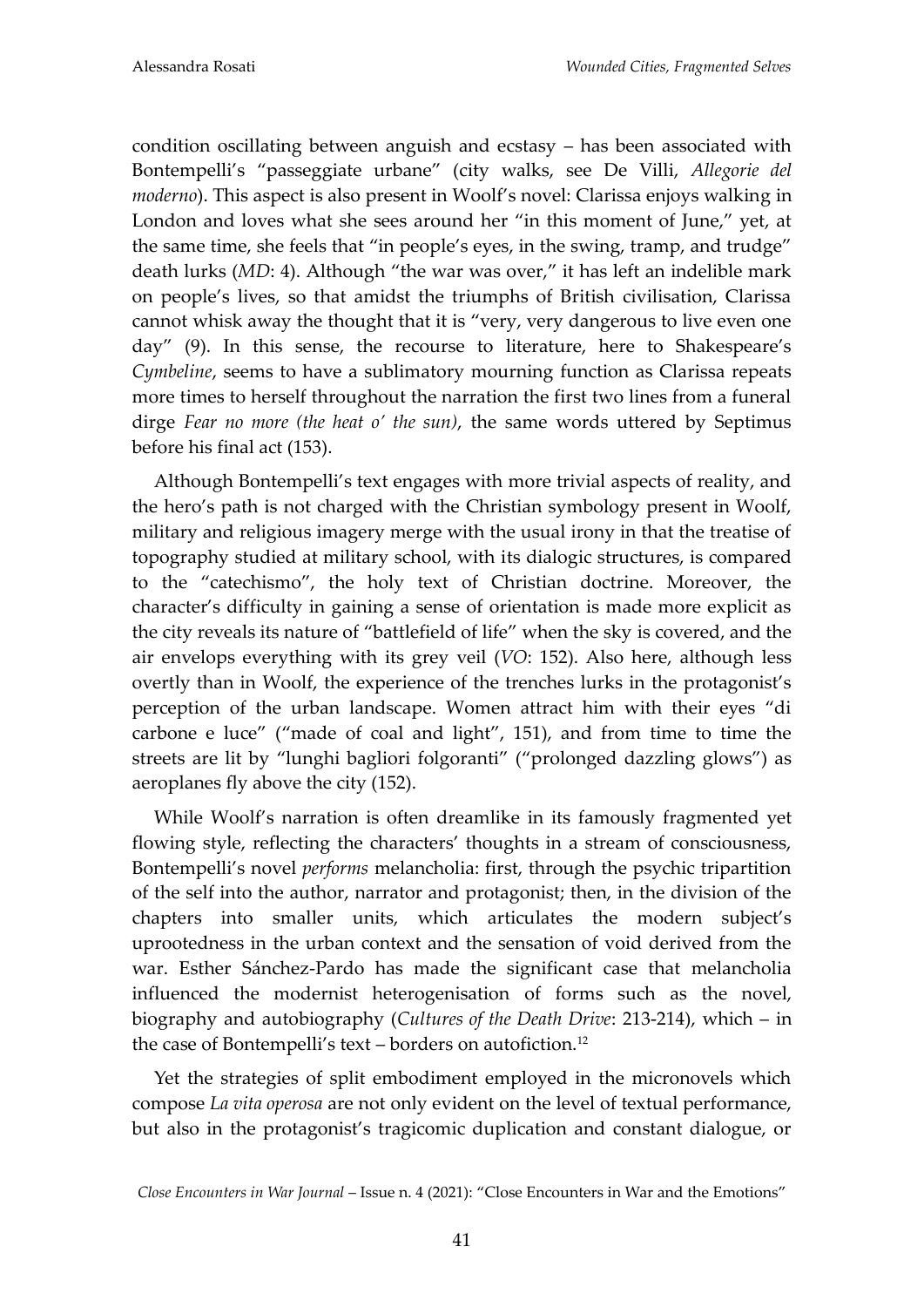better an affect-ridden interior monologue, with his "Dàimone" (daimon). The latter is indeed the most evident sign of the protagonist's melancholic psyche, given that, as Bahun notes, fragmentation and the problematic relationship to the logocentric processes, embodied here by his "loico" (logic) double, are among the key features of the melancholic condition.

However, it must not be overlooked that the elusive and intangible nature of identity preoccupies Woolf's novel as well, finding expression not only in Septimus' compulsive/pathological self-reflexivity, but also in Clarissa's musings and struggles on self-definition. Walking in the crowded streets of London on an ordinary day of June, she reflects on the impossibility to capture true identity – she would not say of anyone in the world, including the people she knows best, and even herself that "I am this, I am that" (*MD*: 8-9). Later at home, looking at her face in the mirror she confesses that her stable self – "pointed, dartlike, definite" – is but only the result of a strong effort to put all her diverse, incompatible selves together to be always only and the same Mrs Clarissa Dalloway who is hosting a party that very night (40).

Another aspect of both novels deserving attention here is irony, which I consider not only as an expression of the melancholic experience of the fragmented self, as Bahun would have it (*Modernism and Melancholia*: 33), but, as an attempt to give order and meaning, and to create a space for oneself, in the chaos and irrational social conditions of post-war society. It is undeniable that each of Bontempelli's ludic embodiments, reinforced by ironic distancing, contributes to giving a melancholic testimony of his time. One episode which is exemplary of this is the chapter concerned with the gambling game, "la morra": entering a café he used to haunt before the war, the protagonist immediately notices a different atmosphere and, strange as it may seem, is caught by a memory of the front, that of a valley, Valdirose, in between Tarnova and San Marco, crossed by a grid that reaches up to a steep slope (*VO*: 154). The apparent reason for this random correlative is made clear immediately after: in the café, which used to be known as an elegant venue, wreathed by clouds of smoke and the sound of violins, a group of ladies and gentlemen play the game of "morra," which a sergeant taught him in the trenches. Subsequently, the tricks of the game are explained via military jargon, with the player progressing of a "grado," (degree), as he gains more skills up until the third, when he will be able to guess the adversary's move and beat him (155). This analogy between war and game is a way to reflect on the lack of purpose of the war, which has only taught those who took part in it how to play and cheat. Moreover, the law of chance dominates both fields, reinforcing the sense of "smarrimento" (loss, confusion) felt by the protagonist. Feeling "più che mai senza bussola" ("totally

*Close Encounters in War Journal* – Issue n. 4 (2021): "Close Encounters in War and the Emotions"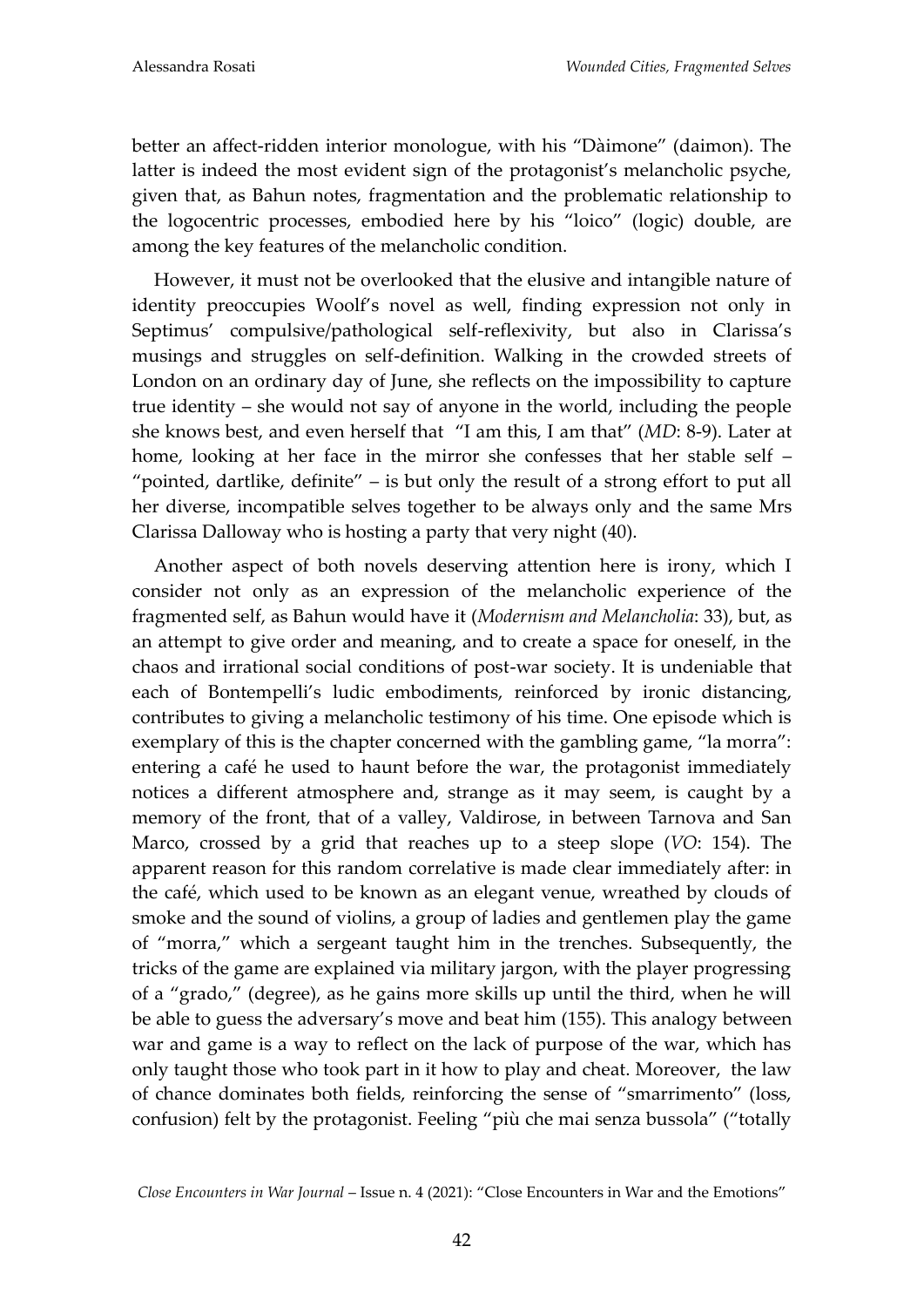bewildered", 155), after having contemplated for a while the new society "nata dal lavoro moderno e dalla vittoria" ("born from modern work and victory", 156), he then resolves to try and make money, as befits a productive city like Milan.

While Woolf's humorous sensibilities – as well as her intention to "criticize" the social system, and to show it at work, at its most intense"<sup>13</sup> in the novel – are well-known, the role of irony and humour as a coping device for a negotiation of the social system in the cruel post-war world has received little critical attention. As Lisa Colletta has aptly pointed out, what links Clarissa and Septimus is the opposite reaction to the constraints placed on them by an imperial, patriarchal society that does not allow any deviation from the imposed pattern of class and gender conformity (*Criticizing the Social System*: 39). However, while Septimus reacts to society's limits "insanely" due to his direct experience of war, Clarissa's response is "sane" in that she partakes in societal customs, as her hosting the party shows, yet remains ironically distanced from them (40). In Woolf, there is also the narrator's ironic gaze, which is directed at society's pretensions and hypocrisy, personified by the party guests such as lady Bruton and mostly by the doctor Sir William Bradshaw and his wife, whom Clarissa openly dislikes. The novel thus seems to hint at one possible way of negotiating the social world without being submitted to it, and irony is presented as the coping mechanism which allows this negotiation. If Woolf's satire, however, tends to dark comedy as much as twentieth-century social satire, as Lisa Colletta notices, this is not only because humour is set against the backdrop of madness, death and the effects of war, but also because – unlike comedy – it works against the reconciliation between individual and society, as testified by Septimus' suicide and Clarissa's isolation from her social world (48). Significantly, the final image of Clarissa that the reader is left with is that of her standing alone at the window, reflecting on Septimus' death while staring at the simple old lady going to bed in the house opposite; she eventually must call on herself once again to "assemble" and get back to the party (*MD*: 204).

This dark brand of humour and the unsettling lack of belief in the rational progress of history is all the more apparent in Bontempelli's text, particularly in the narrator's ironic stance/attitude towards the customs and values of post-war society as well as in the narrative's refusal of any final reconciliation between self and society.

As Bahun notes, melancholia may develop not only around the loss of an actual individual, but also of a social abstraction such as "fatherland" and "liberty" (*Modernism and Melancholia*: 26). What Bontempelli's protagonist

*Close Encounters in War Journal* – Issue n. 4 (2021): "Close Encounters in War and the Emotions"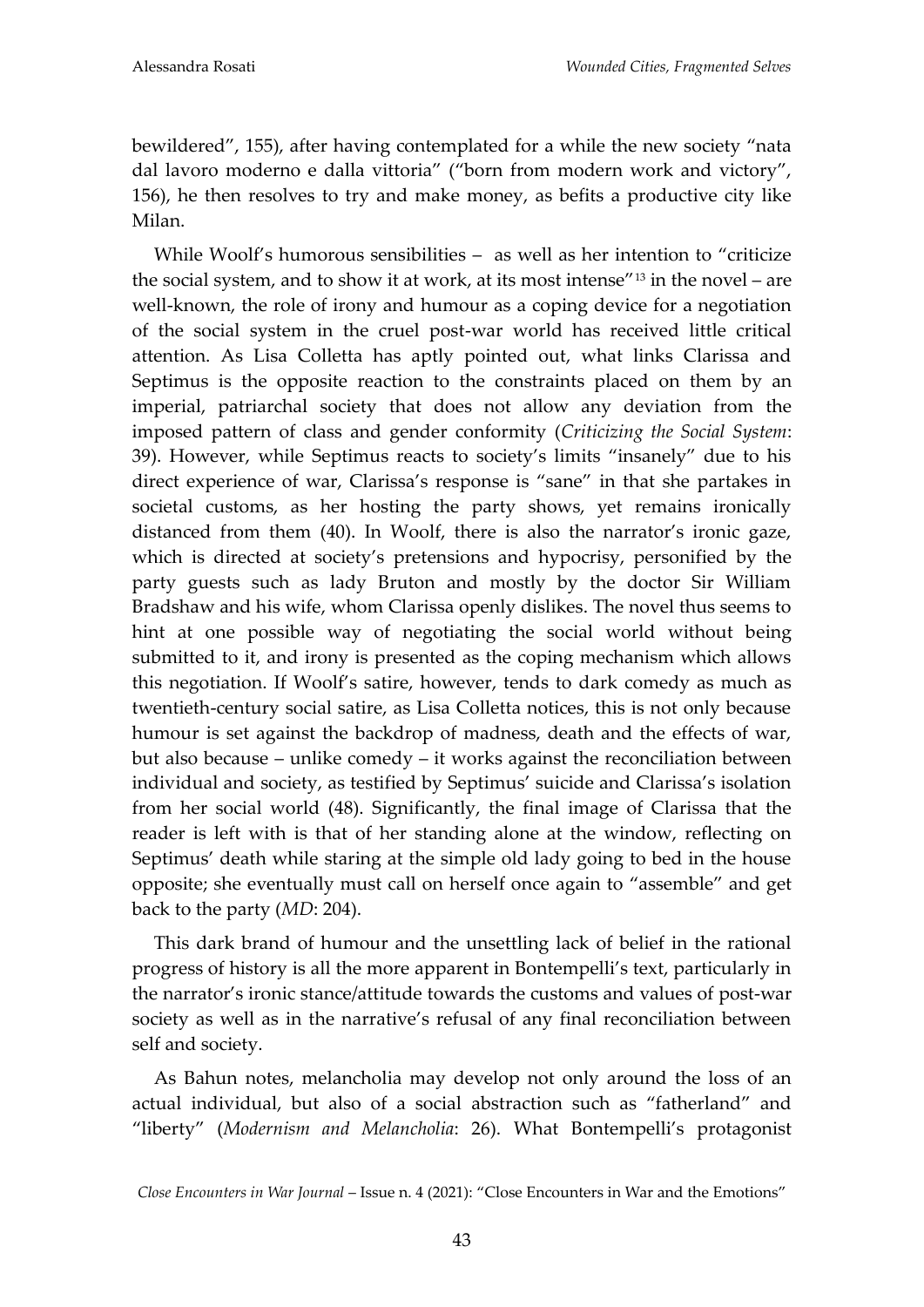seems to mourn are the values and ideals of the pre-war time, thus refusing to dispel "le lettere," the philosophical knowledge which, in capitalist post-war society, has surrendered to material goods and advertising. While he is intent on examining the advancement of demobilisation, he happens to meet a former lieutenant who, having dismissed his plans of working as an engineer for the railways, persuades the protagonist to leave behind his "velleità letterarie" (literary ambitions, *VO*: 168), and start working in advertising like him. Tellingly, when he starts "selling his ideas," looking from his window at the lively streets above, he is caught by a strange feeling he recognises as melancholia, which he ironically dismisses as not suited to the spirit of the new times: "non entra nello spirito dei tempi nuovi" (175).

In Bontempelli's text, the inability to mourn is exposed as a societal condition, as it appears most clearly in the section carrying the biblical title "nuova incarnazione del verbo" ("The New Incarnation of the Word", 156). While in *Mrs Dalloway* Septimus could read a divine message in the letters soared in the sky on the trail of the plane, here, "il Verbo" (The Word) has found its embodiment in the signs of modernity: the placards with the ode to the present time, OGGI (TODAY) written in capital letters are placed everywhere and should help one orientate oneself (157). In spite of the daimon's caution to avoid historical diagnosis, the protagonist muses that the Volontà di Vivere (Will to Living) which seems to possess all city dwellers, is borne out of the "trincee verminose" (wormy trenches, 156). The protagonist's tendency to "diagnosis" marks the compulsive examination of verbal and representational tools which, again, is proper to the melancholic condition. Indeed, behind the apparent *jouissance* and admiration he feels for all those men and women having gone through the war, like in Woolf, a gloomier thought takes him, namely that this lust for life comes from the resignation to death, the constant reminder of those "cinquecentomila ròsi dai vermi," the soldiers' verminous corpses in the plains of Piave and Carso (158). The loss of values and ideals in the post-war world causes a melancholic awareness in the narrator: he realizes that, in the temple of the new God OGGI (TODAY, 157), there are neither ideals nor cardinal points, and he thus questions, similarly to Septimus, the meaning of the world. However, far from being taken by nihilistic despair, he decides to take advantage in the present of what he learned at the "scuola di artiglieria," the military school, namely that each has to do what they can to get along (159). Hence, he guides his Dàimone from the dark to the light of the streets to enjoy that sunny day of January in productive Milan.

While, as Bahun notes, the primary role of mourning is to reconcile the mourner with society (*Modernism and Melancholia*: 60), I stress that

*Close Encounters in War Journal* – Issue n. 4 (2021): "Close Encounters in War and the Emotions"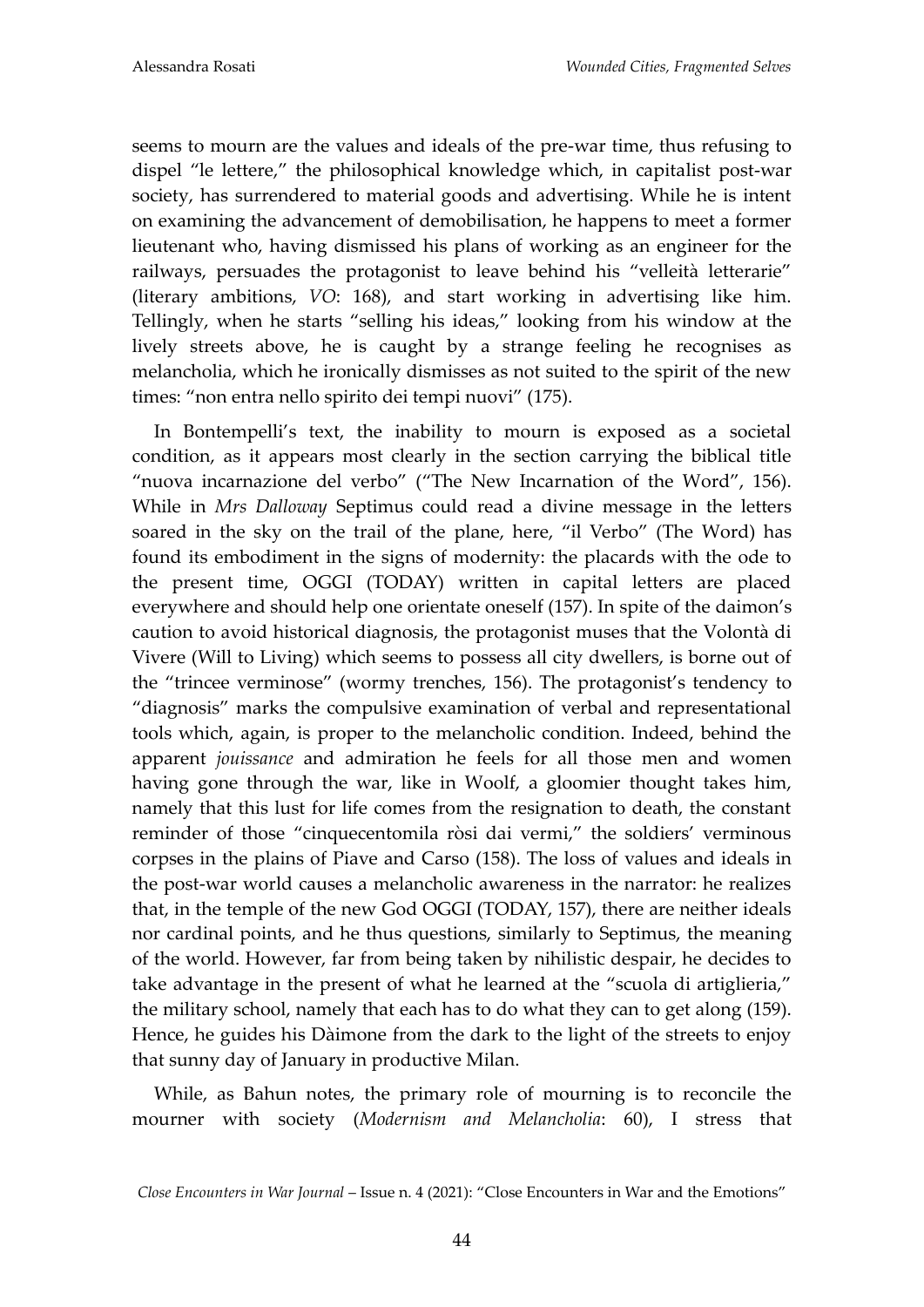countermourning reconciles the subject with oneself, as shown by Septimus' final act of defiance. In the case of Bontempelli's texts, the protagonist's progressive move manifests itself in his repeated choice not to conform to socially accepted behaviours. For instance, when he resigns from his first job in advertising after having been caught by the feeling of "incomprehensible melancholia" at the sight of the life and hustle and bustle on the streets outside his window (*VO*: 175). He thus leaves an ironic note to his boss in which he pleads his cause of "letterato," an educated man who must resign for reasons of "forza maggiore," and thus, apparently, a victim to forces beyond his own control (176).

The recourse to a "surreal" dimension has been recognised as one of the key features of Bontempelli's work, <sup>14</sup> yet its relationship to the character's split melancholic consciousness, as well as its critical social function, has been overlooked. Significantly, in his *Stanzas*, Giorgio Agamben identifies as part of the "melancholic project" the entering/entrance "into relation with unreality and with the unappropriable as such" in order to "appropriate the real and the positive" (xix). The chapter on "via Belloveso" brings this to the fore; the experience of war is filtered through the myth and is used to lay claim to the power of creation. Particularly in the section called "fatale andare" (fatal going, *VO*: 195), the protagonist follows a devilish man with "due occhi quasi bianchi spiritati" (spirited white eyes, 193) he met on a tram coach, which slowly leaving famous squares and hit roads behind, leads them into the "unknown". While the coach seems to be driven by "occulte cagioni" (secret forces, 196), the landscape changes into a succession of dark walls and plagued paving broken by filthy buildings. As the carriage proceeds in its deadly course, the protagonist feels his soul "fasciarsi di lenta malinconia," swathing slowly in melancholia, and his body fading among the "spiriti crepuscolari," the twilight spirits which do not abandon him until he sees again the light and hears "sonorità umane" (human sound, 196). While the peculiar man seems to vanish once they reach city ground, the protagonist sees the camp of the Gauls of Belloveso, the founder of Milan standing in place of the Dom square, and is haunted for days by violent visions of flames and human sacrifices to the bloody warrior God "Hesus" (199). As the protagonist ironically admits, if he had still been a writer, he would have written a tragedy on Belloveso; but now he can only mourn the forgotten Belloveso as suited to the times, namely by dedicating the most modern street of the city to him. Hence, he plans on creating "via Belloveso" from scratch, a street full of skyscrapers ("tutta di grattacieli, di grandi grattacieli", 200) made of reinforced concrete, a work which seems to calm the soul, not only that of Belloveso but also his own, as he intends to settle in the street, at number 18 (203). Significantly, the chosen place

*Close Encounters in War Journal* – Issue n. 4 (2021): "Close Encounters in War and the Emotions"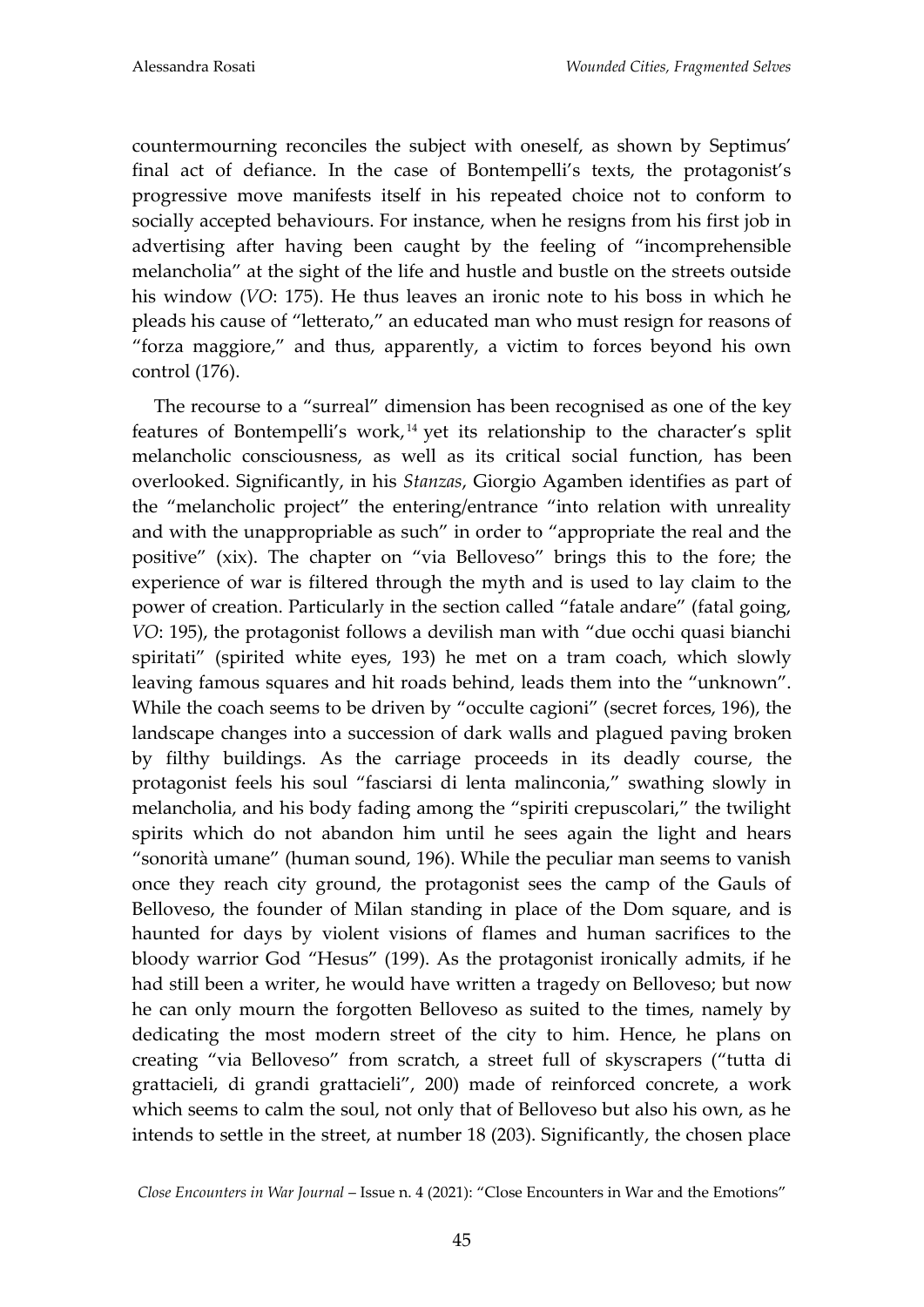for this creation resembles a battlefield: a vast soaked plane trespassing into grey infinity, punctuated by iron poles and low bare trees (205). However, as the "Dàimone", who had been absent during the protagonist's creative act, turns up again the few houses on the street start to vacillate and then disappear, while the plain, covered by icy white lights, is swallowed by the ground and the protagonist is left "aggranchito," numb, in the midst of the fog surrounding the austere Milan (207).

It is worth noticing that the language of myth and religion is used parodically throughout the narration, as when the famous café Campari – popular for businesses – is compared to a Church with its altar and waiters bringing around their offers as priests who testify of the new religion born out of the influence of the faraway war ("dall'influsso della guerra lontana", 247). In the same vein, the harsh living conditions in the aftermath of the war are voiced by the strange guests of the "cenacolo platonico" (platonic cenacle) of Irene, the peculiar landlady who shares her flat with her two husbands. At her circle, if someone complains about the housing crisis or the price increase occasioned by the war and its aftermath, now 15 months away, they must pay two bottles of wine as penance (234-242). Hence, although less overtly than in Woolf, the war is present in the narration through the recurrent time indicators <sup>15</sup> and the references to its effects on the protagonist's condition; with the usual irony he identifies the cause of his headache in that, one month earlier, he had left the stability/stillness of military life for the whirl of the metropolis "er[a] tornato dalla quadrupedante e arcadica vita militare al cerebroso turbine della metropoli" (back from the quadrupedal arcadian military life to the cerebral whirl of the metropolis, 247).

If the death drive dominates *La vita intensa* (the tales to which *La vita operosa* is clearly connected, with the protagonist eventually killing himself to be reborn and then married), the destructive potential of melancholia is overcome here and, with typical irony, the protagonist reconciles with his own self. In the final section, titled "idillio" ("idyll", 285) – which interestingly recalls the "arcadica" (arcadian) used earlier to define military life – he misses the appointment with an important politician, the "Eccellenza," whose contact would have likely gained him a job. Indeed, as he states, while his effort on this occasion would not add anything to his own story, let alone contribute to the History of the world, he holds true to himself as he has realised that he is not meant for "collocar[si]... esemplarmente nel mondo sociale" (to exemplarily find his own place in society, 277). Hence, after having reconnected with his proud Dàimone, with whom he has now become one thing, indissolubly, he can keep on staying in bed and enjoy some deserved sleep, "[il] sonno dell'uomo giusto" (285).

*Close Encounters in War Journal* – Issue n. 4 (2021): "Close Encounters in War and the Emotions"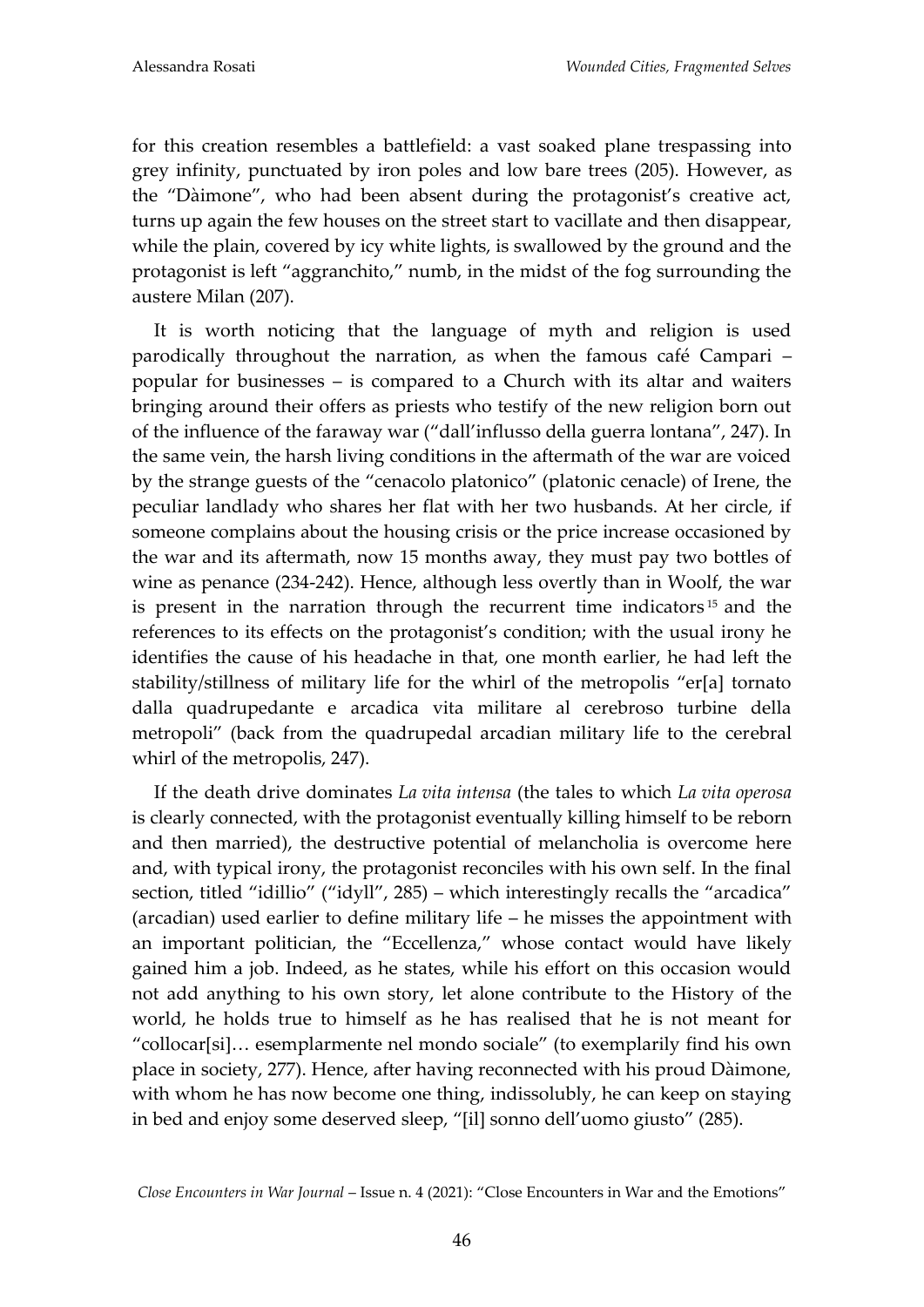## **Conclusions**

In this essay, I have examined how the experience of war and feelings in the wake of loss affects the perceptions of post-war urban reality of the main characters of Bontempelli's and Woolf's novels, which share the modernist preoccupation with self-knowledge and the difficult negotiation of the social system in the face of madness, death and the irrational conditions occasioned by the war. While, for both Clarissa Dalloway and the narrator of *La vita operosa*, thoughts of death are replaced by the reality of social ritual and customs, the humorous perspective of both novels is darkly subversive as it asserts the arbitrariness of all social constructions that limit the life of human beings.

Focusing on the protagonists' melancholic condition in these works, I have relied on Bahun's concept of countermourning and on the consideration of melancholia as a progressive movement of the psyche, which rests on Freud's psychology and Kierkegaard's philosophy. This reconsideration of melancholia not only as a passive state of contemplation and the marker of an exceptional condition which allows a surplus of vision and cognition, but as the very expression of modern subjectivity has allowed me to uncover its neglected value as a coping mechanism through which one may participate in the world; this new perspective on melancholia also enables a reconsideration of the social and historical origins of one's suffering, and thus, of our subjective lives.

Finally, highlighting the critical function of countermourning and its ability to reconcile the melancholic with oneself, I have offered an alternative reading of the two novels and their endings, challenging their reductive view in terms of deviant subjectivities or simply as failed attempts of integration into society.

## **References**

## **Primary Sources**

- Bontempelli, Massimo. *La vita operosa*. *Avventure del '19 a Milano.* In *Opere Scelte.*  Ed. by Luigi Baldacci. Milan: Mondadori, 1978. 147-285.
- Woolf, Virginia. *Mrs Dalloway*. Ed. by Stella McNichol with an introduction and notes by Elaine Showalter. London: Penguin, 2000.

## **Secondary Sources**

Acheson, James (ed.). V*irginia Woolf*. London: Palgrave, 2017.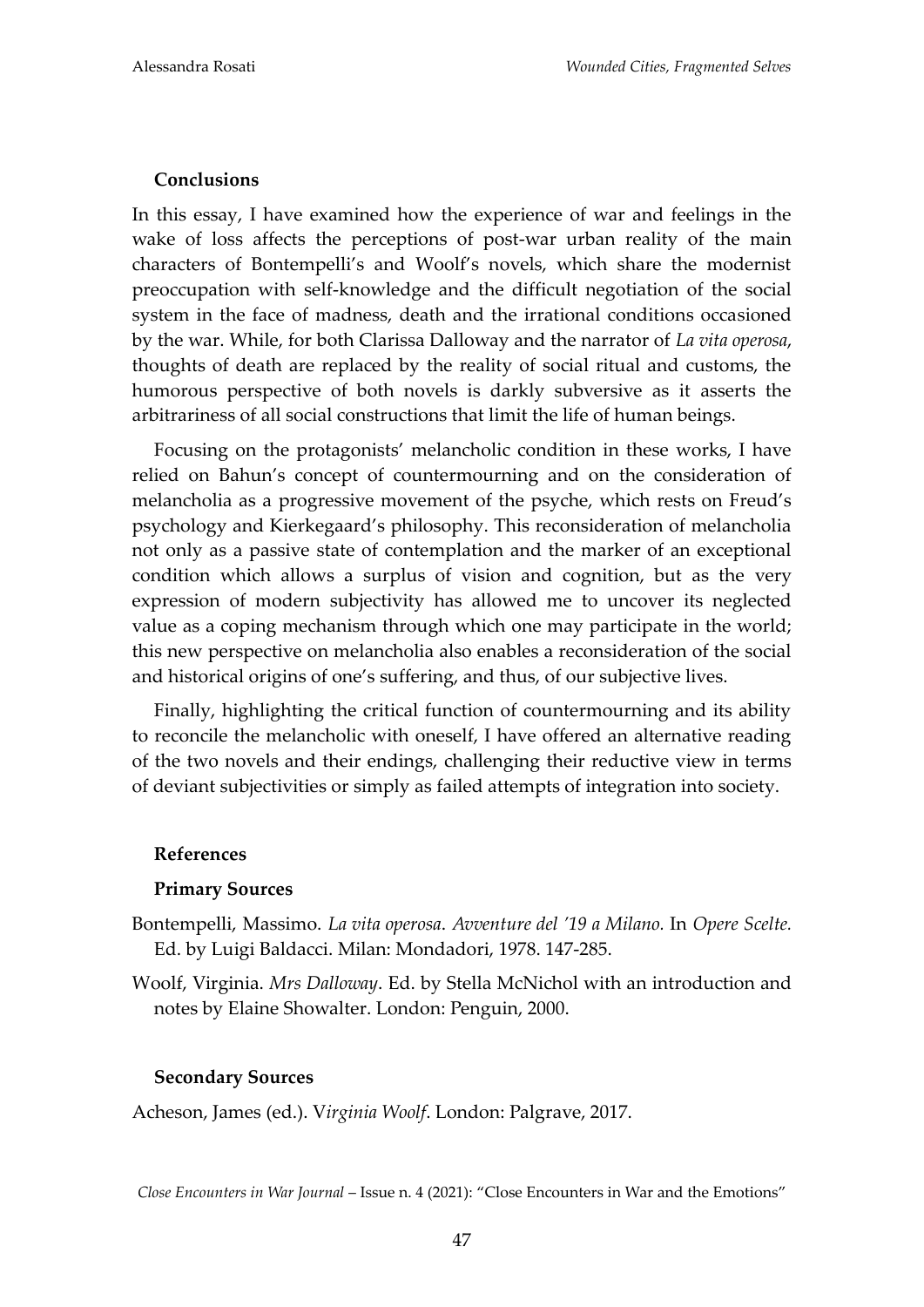- Agamben, Giorgio. *Stanzas. Word and Phantasm in Western Culture*. Translated by Ronald L. Martinez. Minneapolis: University of Minnesota Press, 1993.
- Bahun, Sanja. *Modernism and Melancholia. Writing as Countermourning.* New York: Oxford University Press, 2014.
- Benjamin, Walter. *The Paris of the Second Empire in Baudelaire* and also *Some Reflections on The Influence of* Les Fleurs du mal (1938)*.* In *Selected Writings*. Vol. 4, 1938-1940. Ed. by Howard Eiland and Michael Jennings. Cambridge, MA: Harvard University Press, 1996-2003.
- Bloom, Harold (ed.). *Virginia Woolf's* Mrs Dalloway. New York: Chelsea House Publishers, 1988.
- Bourke, Joanna. *Effeminacy, Ethnicity and the End of Trauma: The Sufferings of "Shell-Shocked" Men in Great Britain and Ireland, 1914-39*. «Journal of Contemporary History», 35, 1 (Special Issue: Shell-Shock), (2000): 57-69.
- Colletta, Lisa. *Criticizing the Social System*: Mrs. Dalloway, V*irginia Woolf's Dark Comedy of Manners*. In: *Dark Humor and Social Satire in the Modern British Novel*. New York: Palgrave Macmillan, 2003. 37-57.
- De Villi, Agata Irene. *Allegorie del moderno. Le passeggiate urbane di Bontempelli*. «Sinestesieonline», [http://sinestesieonline.it/wp](http://sinestesieonline.it/wp-content/uploads/2018/02/De-Villi.pdf)-content/uploads/2018/02/De-[Villi.pdf.](http://sinestesieonline.it/wp-content/uploads/2018/02/De-Villi.pdf)
- Flatley, Jonathan. *Affective Mapping. Melancholia and the Politics of Modernism*. Cambridge, MA: Harvard University Press, 2008.
- Freud, Sigmund. *The Complete Letters of Sigmund Freud to Wilhelm Fliess: 1887- 1904*. Ed. and translated by Jeffrey Moussaieff Masson. Cambridge, MA: Harvard University Press, 1985.

――――. *Mourning and Melancholia. In The Standard Edition of the Complete Psychological Works of Sigmund Freud.* Vol. 14. Ed. and translated by James Strachey. London: Hogarth Press. 1957. 237-258.

- Froula, Christine. *Virginia Woolf and the Bloomsbury Avant-garde*. New York: Columbia University Press, 2005.
- Gallo, Cinzia. *Bontempelli modernista*. Proceeding of the AATI Conference in Palermo [Italy], June 20-25, 2018. AATI Online Working Papers, ISSN: 2475-5427.

――――. *La vita operosa di Massimo Bontempelli fra narrativa, autobiografia e "autofiction"*. «Echo des études romanes», 13, 2 (2017): 147-159.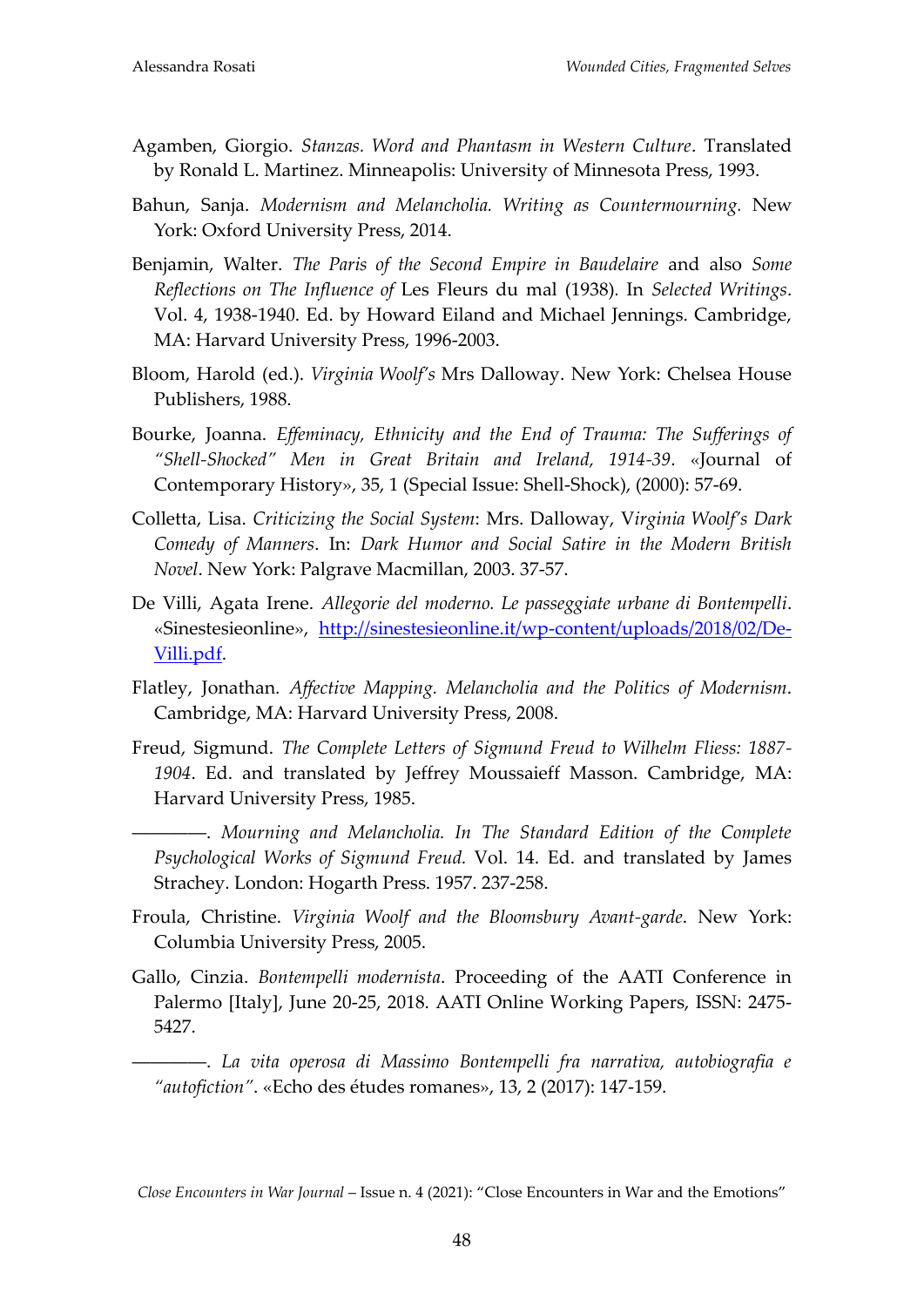- Hawthorn, Jeremy. *Virginia Woolf's "Mrs Dalloway". A Study in Alienation*. London: Chatto & Windus for Sussex University Press, 1975.
- Kierkegaard, Søren. *The Sickness unto Death*. In *Kierkegaard's Writings*. Ed. and translated by Edna and Howard Hong. Vol. 19. Princeton: Princeton University Press, 1980-2000.
- Kristeva, Julia. *Black Sun. Depression and Melancholia*. New York: Columbia University Press, 1989.
- Lazzarin, Stefano. *La città avventurosa: Bontempelli 1920-1921*. «Transalpina», 11 (2008): 87-99.
- Levenback, Karen. *Virginia Woolf and Returning Soldiers: The Great War and the Reality of Survival in "Mrs Dalloway" and "The Years"*. «Woolf Studies Annual», 2 (1996): 71-88.
- Lilienfeld, Jane. *"Success in Circuit Lies": Editing the War in "Mrs Dalloway"*. «Woolf Studies Annual», 15 (2009): 113-133.
- Luperini, Romano and Massimiliano Tortora (eds.). *Sul modernismo italiano.*  Napoli: Liguori, 2012.
- Radden, Jennifer (ed). *The Nature of Melancholy*. *From Aristotle to Kristeva*. Oxford: Oxford University Press, 2000.
- S{nchez-Pardo, Esther. *Cultures of the Death Drive. Melanie Klein and Modernist Melancholia*. Durham, NC: Duke University Press, 2003.
- Showalter, Elaine. *Male Hysteria: W.H.R. Rivers and the Lessons of Shell Shock*. In *The Female Malady. Women, Madness and Culture in England, 1830-1980*. New York: Pantheon Books, 1986. 167-194.
- Thompson, Jean. *Virginia Woolf and the Case of Septimus Smith*. «The San Francisco Jung Institute Library Journal», 23, 3 (2004): 55-71.
- Whitworth, Michael. *Virginia Woolf. Mrs Dalloway*. Basingstoke: Palgrave Macmillan, 2015.
- Whol, Robert. *The Generation of 1918*. Cambridge: Harvard University Press, 1979.
- Woolf, Virginia. *A Writer's Diary*. Ed. by Leonard Woolf. New York: Harcourt, 1953.
- ――――. *Diary*. In Anne Olivier Bell (ed.). *The Diary of Virginia Woolf. Volume II: 1920-1924*. London: Hogarth Press, 1978.
- ――――. *Letter to Gerald Brenan*, 14 June 1925. In Nigel Nicholson (ed.). *Collected Letters III*, *1923-28*. London: Hogarth Press, 1977/1994.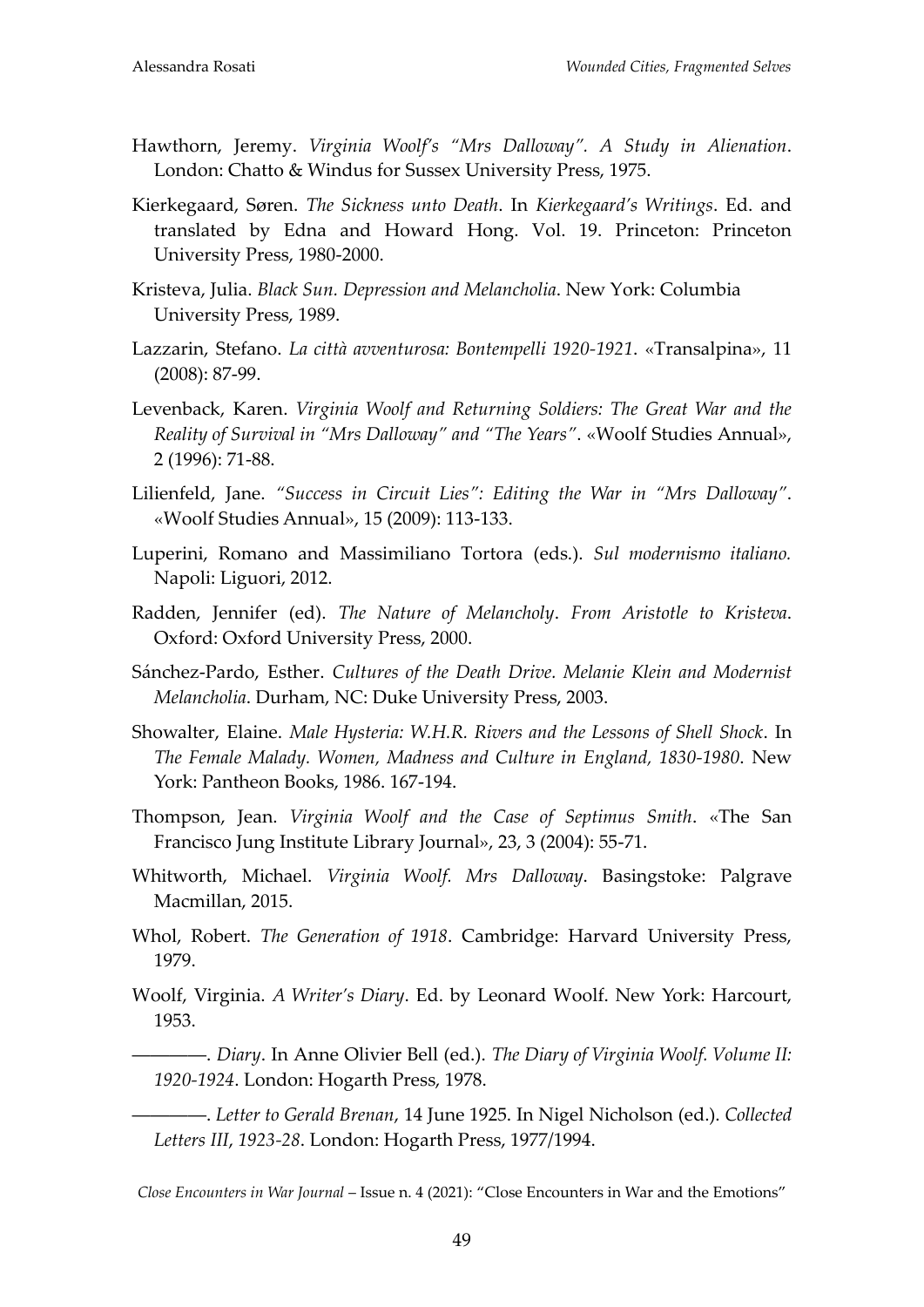- <u>.</u> <sup>1</sup> For a historical account of melancholia since Hippocrates' understanding of *melaina-kole* to (post) modern theories of melancholy, see e.g. Flatley (*Affective Mapping*) and Radden (ed.) (*The Nature of Melancholy*).
- <sup>2</sup> For an examination of the influence of the world war in a novel that "does not seem to focus on War," see Lilienfeld (*"Success in Circuit Lies":* 113-133). On war neurosis and its influence on Woolf's poetics, see also Levenback (*Virginia Woolf and Returning Soldiers*: 71-88).
- <sup>3</sup> There are several studies of *Mrs Dalloway*, which also focus on the relationship between Clarissa and Septimus. See e.g. Hawthorn (*Virginia Woolf's "Mrs Dalloway"*); Bloom (ed.) (*Virginia Woolf's Mrs Dalloway*); Acheson, (ed.) (V*irginia Woolf*); and Whitworth (*Virginia Woolf*).
- <sup>4</sup> On the modernist features of Bontempelli's work, with particular reference to *La vita intensa* and *La vita operosa* see Gallo (*Bontempelli modernista*); and Romano Luperini's enlightening essay *Il modernismo italiano esiste* (3-12).
- <sup>5</sup> I am not using the term "shell-shock", as it was from the onset rather controversial and dismissed during the final stages of the war when it was clear that explosions of shells were not to blame for the disorder, and that the term "shock" was ill-chosen too as in most cases the breakdown was softer and manifested itself more gradually.
- <sup>6</sup> All further references to this text will appear in-text as *MD*.
- 7 In her study *Male Hysteria*, Elaine Showalter highlights that emotional repression was an essential aspect of the British masculine ideal, and that the atmosphere of the war was strongly homoerotic. The study is enlightening, as it draws attention to the connection between war neurosis and male social obligations. The narrative also hints at Septimus' impotence and (latent) homosexuality: although his wife wants children and they have been together for five years their marriage is sterile. Moreover, it is telling that, when the doctor visits Septimus, he enquires whether he has "impulses." See Bourke (*Effeminacy, Ethnicity and the End of Trauma*).
- <sup>8</sup> Peter Walsh embodies the coercive power of (British) imperialism which also led to the War. substantiating what Robert Wohl (*The Generation of 1918*: 120) identifies as "the English myth of a lost generation," the powerful commemoration of the war dead. According to Levenfeld this myth invalidated returning soldiers for years after the signing of the Treaty of Versailles (*Virginia Woolf and Returning Soldiers*: 75).
- <sup>9</sup> On the dilemma of expressing individuality while participating in social life and on Septimus as the necessary "death in life" in *Mrs Dalloway* see Jean Thompson's enlightening study *Virginia Woolf and the Case of Septimus Smith*.
- <sup>10</sup> Cinzia Gallo points to the disorientation of the narrated self in the post-war reality of Milan, yet she interprets it reductively as the expression of the "insufficienza dell'io" (failure of the self) and his inability to take charge of his life (*Bontempelli modernista*: 4).
- <sup>11</sup> Further reference to this work will appear in-text as *VO*. English translations are mine. Critics tend to consider the adventures told in *La Vita Operosa* (and *La Vita Intensa* too) as selfcontained narrative inserts, hence the term "micronovels".
- <sup>12</sup> For what concerns Bontempelli's mixture of autobiography, narrative text, and autofiction (as defined by Doubrovsky and Donnarumma), see Gallo (*La vita operosa di Massimo Bontempelli fra narrativa, autobiografia e "autofiction"*).
- <sup>13</sup> Woolf (*A Writer's Diary*: 57). Cited in Colletta (*Criticizing the Social System*: 39).
- <sup>14</sup> Stefano Lazzarin speaks of "torsione surreale del reale" (surreal inflection of the real). While connecting Bontempelli's *La vita intensa* and *La vita operosa* to the tradition of the nineteenthcentury English adventure and detective novel (Arthur Machen and Conan Doyle), he also